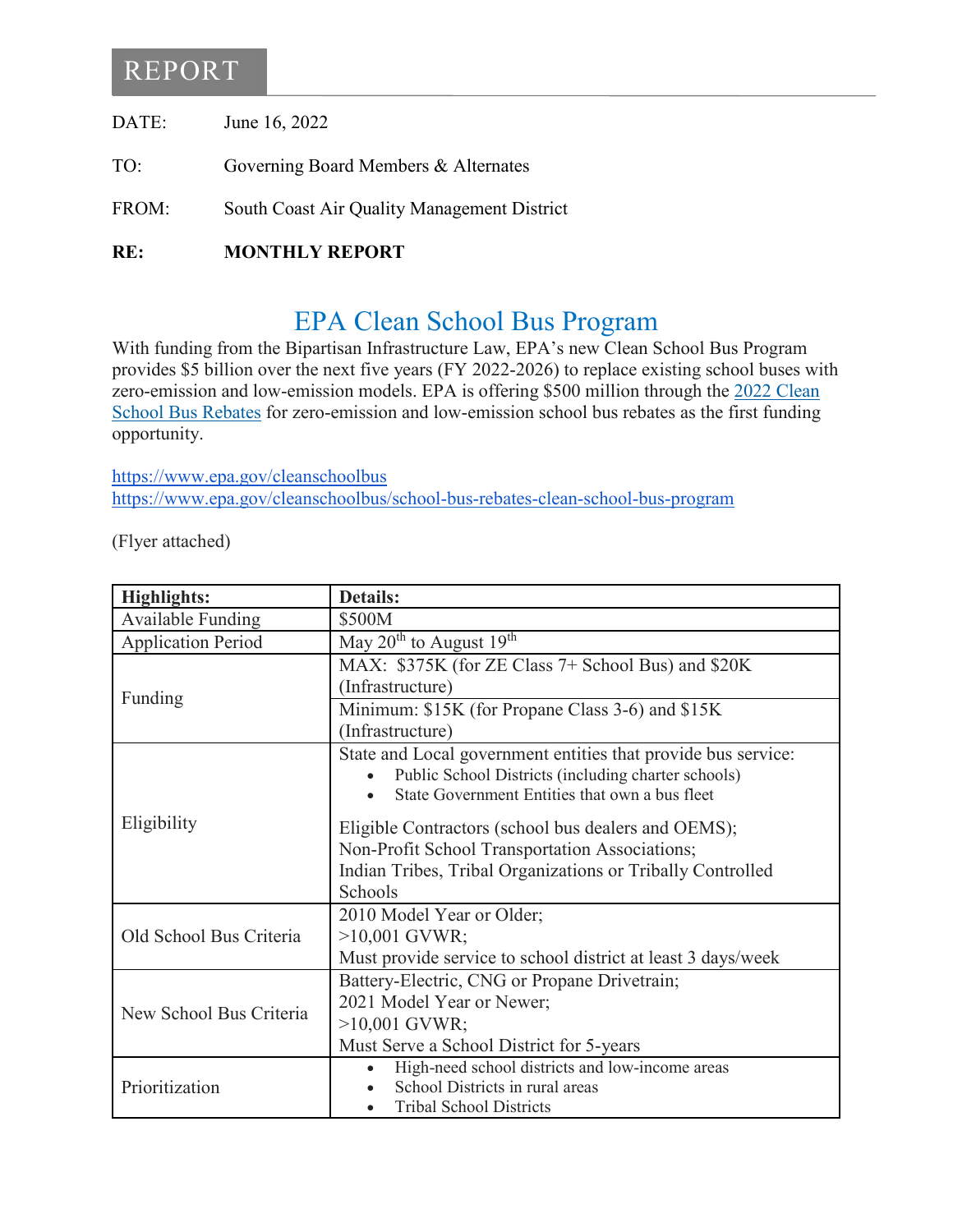# REPORT

|                            | Applicants that serve a school district that meets one or more<br>of the prioritization criteria                                                   |
|----------------------------|----------------------------------------------------------------------------------------------------------------------------------------------------|
| <b>Program Limitations</b> | Max of 25 school buses funded per School District;<br>Max funding amounts awarded to fleets in one state will not<br>exceed 10% of available funds |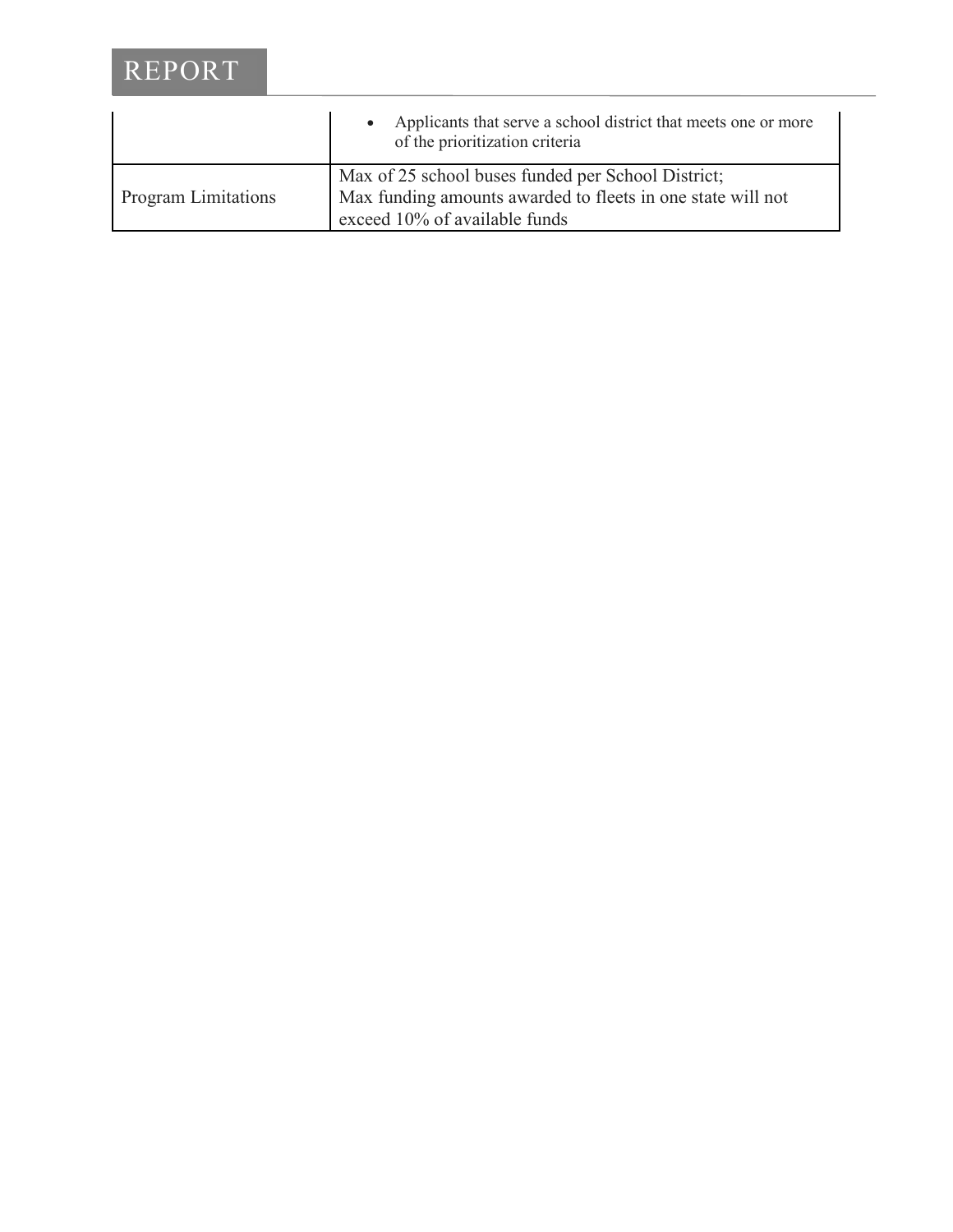

Office of Transportation and Air Quality EPA-420-F-21-075 December 2021



# Clean School Bus Program

Building a Better America with the 2021 Bipartisan Infrastructure Law

shool buses travel over four billion<br>miles each year, providing the safes<br>transportation to and from school function of miles each year, providing the safest transportation to and from school for more than 25 million American children every day. However, diesel exhaust from these buses can contribute to air quality problems and has a negative impact on human health, especially for children, who have a faster breathing rate than adults and whose lungs are not yet fully developed. This funding to support low- and zero-emission vehicles that transport our nation's children will benefit communities across the United States, especially communities that have been historically underserved. Schools bus fleets will benefit by using the newest and cleanest technologies available.

The Bipartisan Infrastructure Law (BIL) provides \$5 billion over five years (FY22-26) for the replacement of existing school buses with lowand zero-emission school buses. Under the Clean School Bus Program, half of the available funding is dedicated for zero-emission school buses and half is for clean school buses.

**Zero-emission school bus:** a school bus that produces zero exhaust emission of any air pollutant and any greenhouse gas.

**Clean school bus:** As defined by the BIL, a school bus that reduces emissions and is operated entirely or in part using an alternative fuel or is a zero-emission bus.

# Eligible Recipients

**Eligible recipients are defned as:** 

#### State or Local Governmental Entities

That are responsible for:

- Providing school bus service to one or more public school systems; or
- Purchase of school buses.

#### Eligible Contractors

For profit, not-for-profit, or nonprofit entity that has the capacity to:

- Sell clean school buses, zero-emission buses, charging or fueling infrastructure, or other equipment needed to charge, fuel, or maintain clean or zero-emission school buses; or
- Arrange financing for such a sale.

#### **Nonprofit School Transportation Associations**